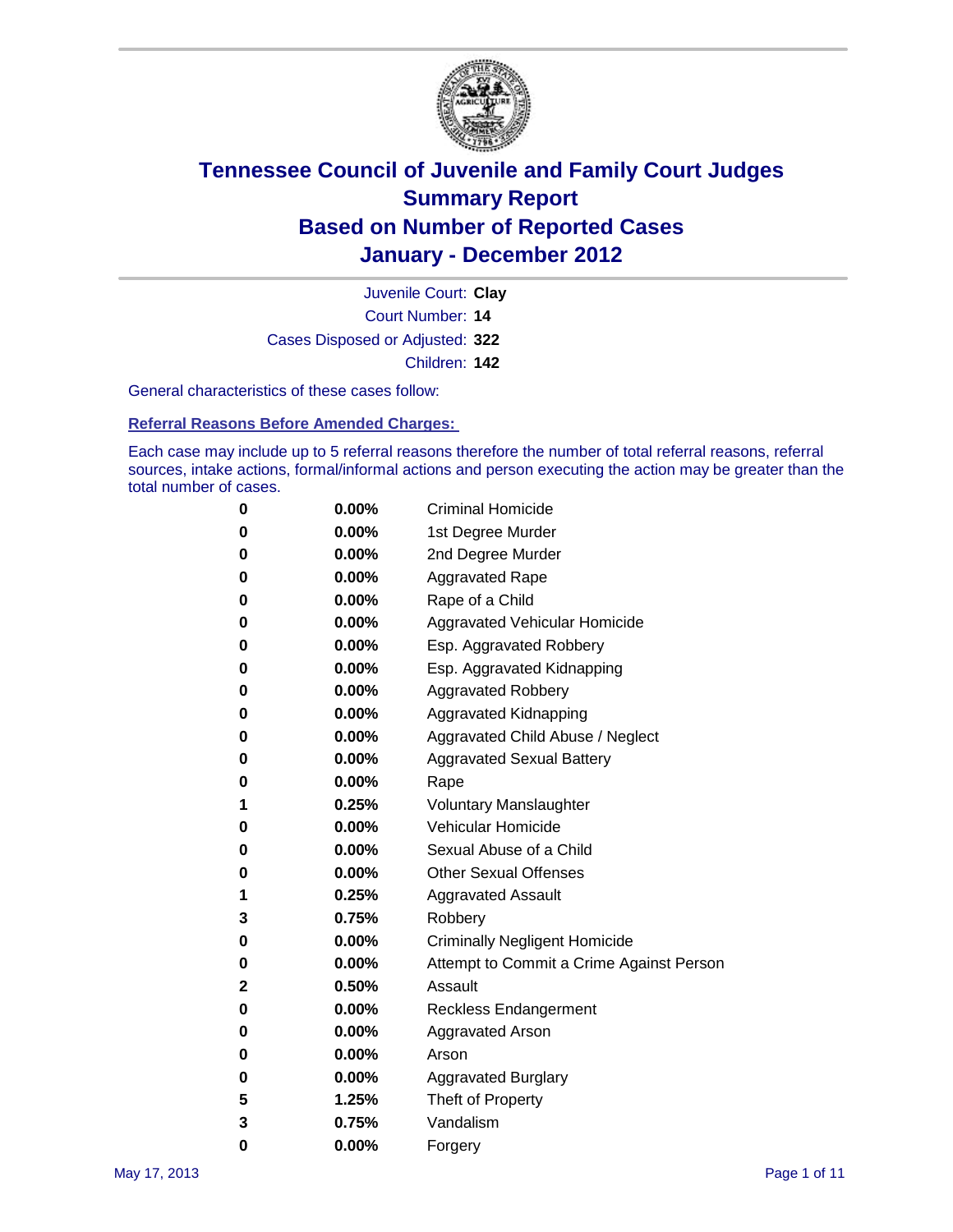

Court Number: **14** Juvenile Court: **Clay** Cases Disposed or Adjusted: **322** Children: **142**

#### **Referral Reasons Before Amended Charges:**

Each case may include up to 5 referral reasons therefore the number of total referral reasons, referral sources, intake actions, formal/informal actions and person executing the action may be greater than the total number of cases.

| $\pmb{0}$ | 0.00%    | <b>Worthless Checks</b>                                     |  |  |
|-----------|----------|-------------------------------------------------------------|--|--|
| 0         | 0.00%    | Illegal Possession / Fraudulent Use of Credit / Debit Cards |  |  |
| 0         | 0.00%    | <b>Burglary</b>                                             |  |  |
| 0         | 0.00%    | Unauthorized Use of a Vehicle                               |  |  |
| 0         | $0.00\%$ | <b>Cruelty to Animals</b>                                   |  |  |
| $\bf{0}$  | 0.00%    | Sale of Controlled Substances                               |  |  |
| 2         | 0.50%    | <b>Other Drug Offenses</b>                                  |  |  |
| 7         | 1.75%    | Possession of Controlled Substances                         |  |  |
| 0         | $0.00\%$ | <b>Criminal Attempt</b>                                     |  |  |
| 0         | 0.00%    | Carrying Weapons on School Property                         |  |  |
| 0         | $0.00\%$ | Unlawful Carrying / Possession of a Weapon                  |  |  |
| 0         | $0.00\%$ | <b>Evading Arrest</b>                                       |  |  |
| 0         | 0.00%    | Escape                                                      |  |  |
| 0         | 0.00%    | Driving Under Influence (DUI)                               |  |  |
| 10        | 2.49%    | Possession / Consumption of Alcohol                         |  |  |
| 0         | 0.00%    | Resisting Stop, Frisk, Halt, Arrest or Search               |  |  |
| 0         | 0.00%    | <b>Aggravated Criminal Trespass</b>                         |  |  |
| 0         | $0.00\%$ | Harassment                                                  |  |  |
| 0         | 0.00%    | Failure to Appear                                           |  |  |
| 0         | $0.00\%$ | Filing a False Police Report                                |  |  |
| 1         | 0.25%    | Criminal Impersonation                                      |  |  |
| 1         | 0.25%    | <b>Disorderly Conduct</b>                                   |  |  |
| 0         | $0.00\%$ | <b>Criminal Trespass</b>                                    |  |  |
| 1         | 0.25%    | Public Intoxication                                         |  |  |
| 0         | $0.00\%$ | Gambling                                                    |  |  |
| 106       | 26.43%   | <b>Traffic</b>                                              |  |  |
| 0         | $0.00\%$ | <b>Local Ordinances</b>                                     |  |  |
| 2         | 0.50%    | Violation of Wildlife Regulations                           |  |  |
| 0         | $0.00\%$ | Contempt of Court                                           |  |  |
| 0         | 0.00%    | Violation of Probation                                      |  |  |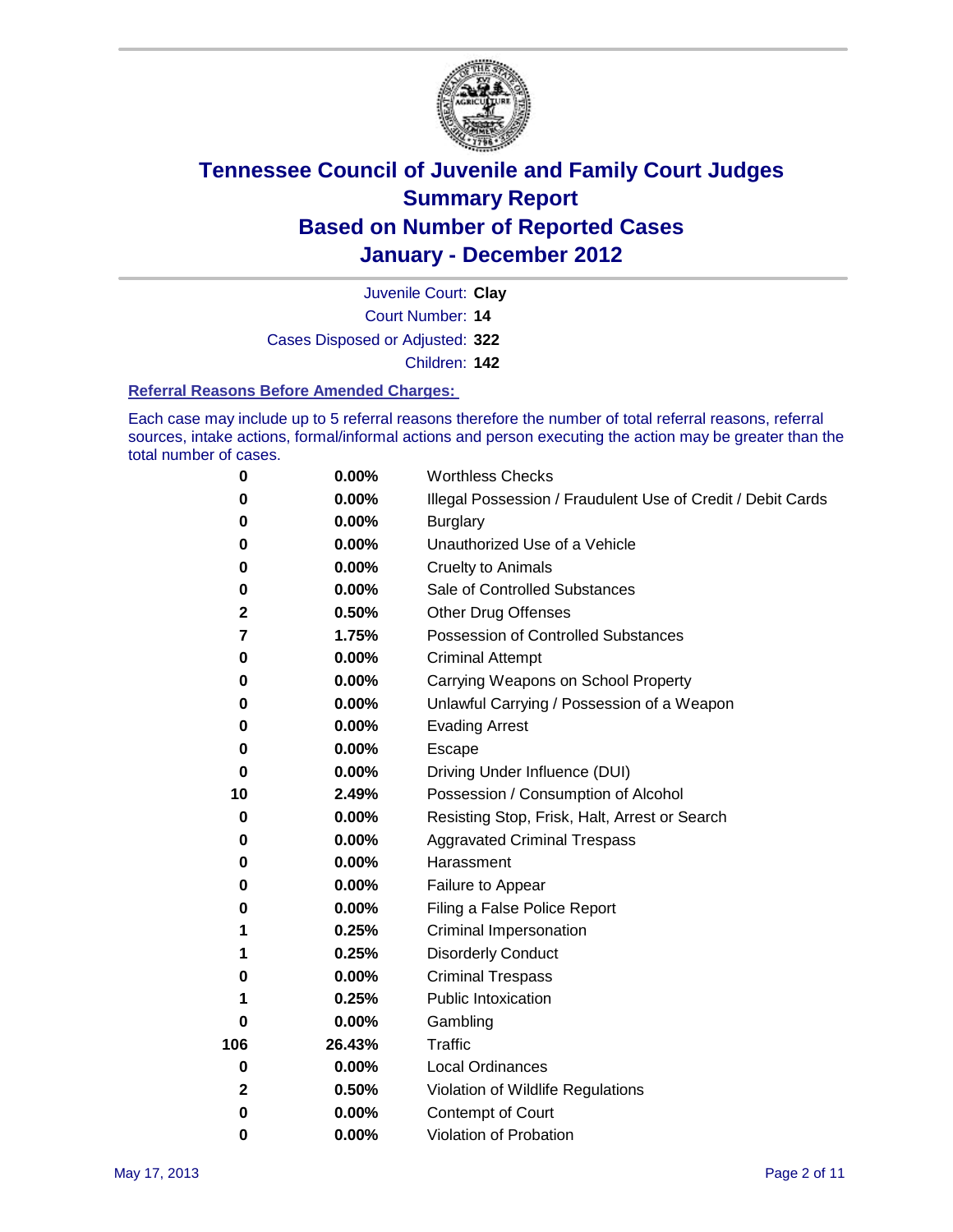

Court Number: **14** Juvenile Court: **Clay** Cases Disposed or Adjusted: **322** Children: **142**

#### **Referral Reasons Before Amended Charges:**

Each case may include up to 5 referral reasons therefore the number of total referral reasons, referral sources, intake actions, formal/informal actions and person executing the action may be greater than the total number of cases.

| 0           | 0.00%    | Violation of Aftercare                 |
|-------------|----------|----------------------------------------|
| 3           | 0.75%    | Unruly Behavior                        |
| 6           | 1.50%    | Truancy                                |
| 0           | 0.00%    | In-State Runaway                       |
| 0           | 0.00%    | Out-of-State Runaway                   |
| 10          | 2.49%    | Possession of Tobacco Products         |
| 0           | 0.00%    | Violation of a Valid Court Order       |
| $\mathbf 2$ | 0.50%    | Violation of Curfew                    |
| 0           | $0.00\%$ | Sexually Abused Child                  |
| 0           | 0.00%    | <b>Physically Abused Child</b>         |
| 10          | 2.49%    | Dependency / Neglect                   |
| 0           | 0.00%    | <b>Termination of Parental Rights</b>  |
| 0           | 0.00%    | <b>Violation of Pretrial Diversion</b> |
| $\bf{0}$    | 0.00%    | Violation of Informal Adjustment       |
| 219         | 54.61%   | <b>Judicial Review</b>                 |
| 0           | 0.00%    | <b>Administrative Review</b>           |
| 5           | 1.25%    | <b>Foster Care Review</b>              |
| 0           | 0.00%    | Custody                                |
| 0           | 0.00%    | Visitation                             |
| 0           | 0.00%    | Paternity / Legitimation               |
| 0           | 0.00%    | <b>Child Support</b>                   |
| 0           | 0.00%    | <b>Request for Medical Treatment</b>   |
| 0           | 0.00%    | <b>Consent to Marry</b>                |
|             | 0.25%    | Other                                  |
| 401         | 100.00%  | <b>Total Referrals</b>                 |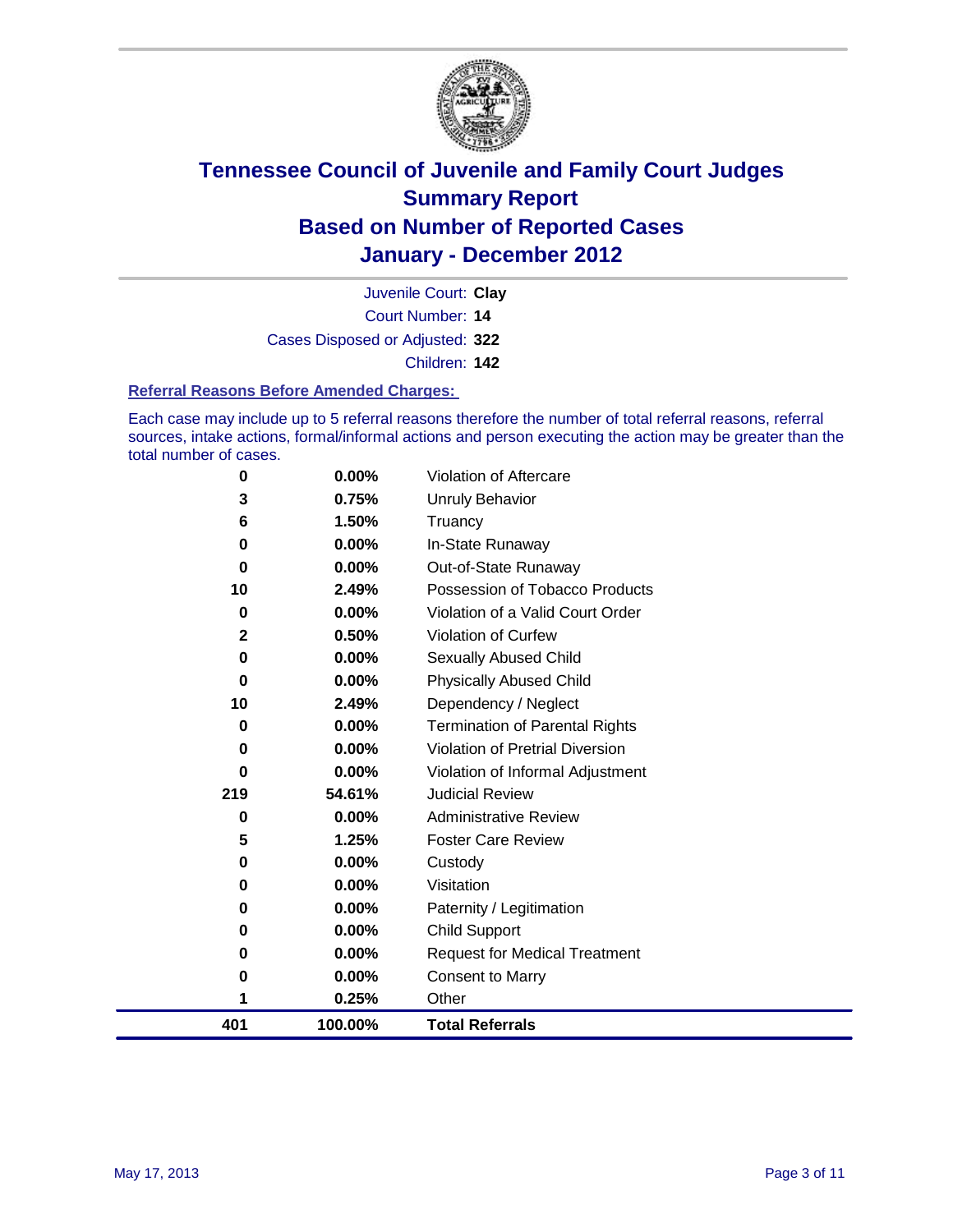

| Juvenile Court: Clay            |        |                                   |  |  |  |  |  |
|---------------------------------|--------|-----------------------------------|--|--|--|--|--|
| Court Number: 14                |        |                                   |  |  |  |  |  |
| Cases Disposed or Adjusted: 322 |        |                                   |  |  |  |  |  |
|                                 |        | Children: 142                     |  |  |  |  |  |
| <b>Referral Sources: 1</b>      |        |                                   |  |  |  |  |  |
| 140                             | 34.91% | Law Enforcement                   |  |  |  |  |  |
| 3                               | 0.75%  | Parents                           |  |  |  |  |  |
| 3                               | 0.75%  | <b>Relatives</b>                  |  |  |  |  |  |
| 1                               | 0.25%  | Self                              |  |  |  |  |  |
| 14                              | 3.49%  | School                            |  |  |  |  |  |
| 0                               | 0.00%  | <b>CSA</b>                        |  |  |  |  |  |
| 12                              | 2.99%  | <b>DCS</b>                        |  |  |  |  |  |
| 0                               | 0.00%  | <b>Other State Department</b>     |  |  |  |  |  |
| 0                               | 0.00%  | <b>District Attorney's Office</b> |  |  |  |  |  |
| 221                             | 55.11% | <b>Court Staff</b>                |  |  |  |  |  |
| 0                               | 0.00%  | Social Agency                     |  |  |  |  |  |
| 7                               | 1.75%  | <b>Other Court</b>                |  |  |  |  |  |
| 0                               | 0.00%  | Victim                            |  |  |  |  |  |
| 0                               | 0.00%  | Child & Parent                    |  |  |  |  |  |
| 0                               | 0.00%  | Hospital                          |  |  |  |  |  |
| 0                               | 0.00%  | Unknown                           |  |  |  |  |  |

**Age of Child at Referral: 2**

| 142          | 100.00% | <b>Total Child Count</b> |  |
|--------------|---------|--------------------------|--|
| 0            | 0.00%   | Unknown                  |  |
| $\mathbf{2}$ | 1.41%   | Ages 19 and Over         |  |
| 59           | 41.55%  | Ages 17 through 18       |  |
| 33           | 23.24%  | Ages 15 through 16       |  |
| 13           | 9.15%   | Ages 13 through 14       |  |
| 7            | 4.93%   | Ages 11 through 12       |  |
| 28           | 19.72%  | Ages 10 and Under        |  |
|              |         |                          |  |

<sup>1</sup> If different than number of Referral Reasons (401), verify accuracy of your court's data.

**0.00%** Other

**100.00% Total Referral Sources**

<sup>2</sup> One child could be counted in multiple categories, verify accuracy of your court's data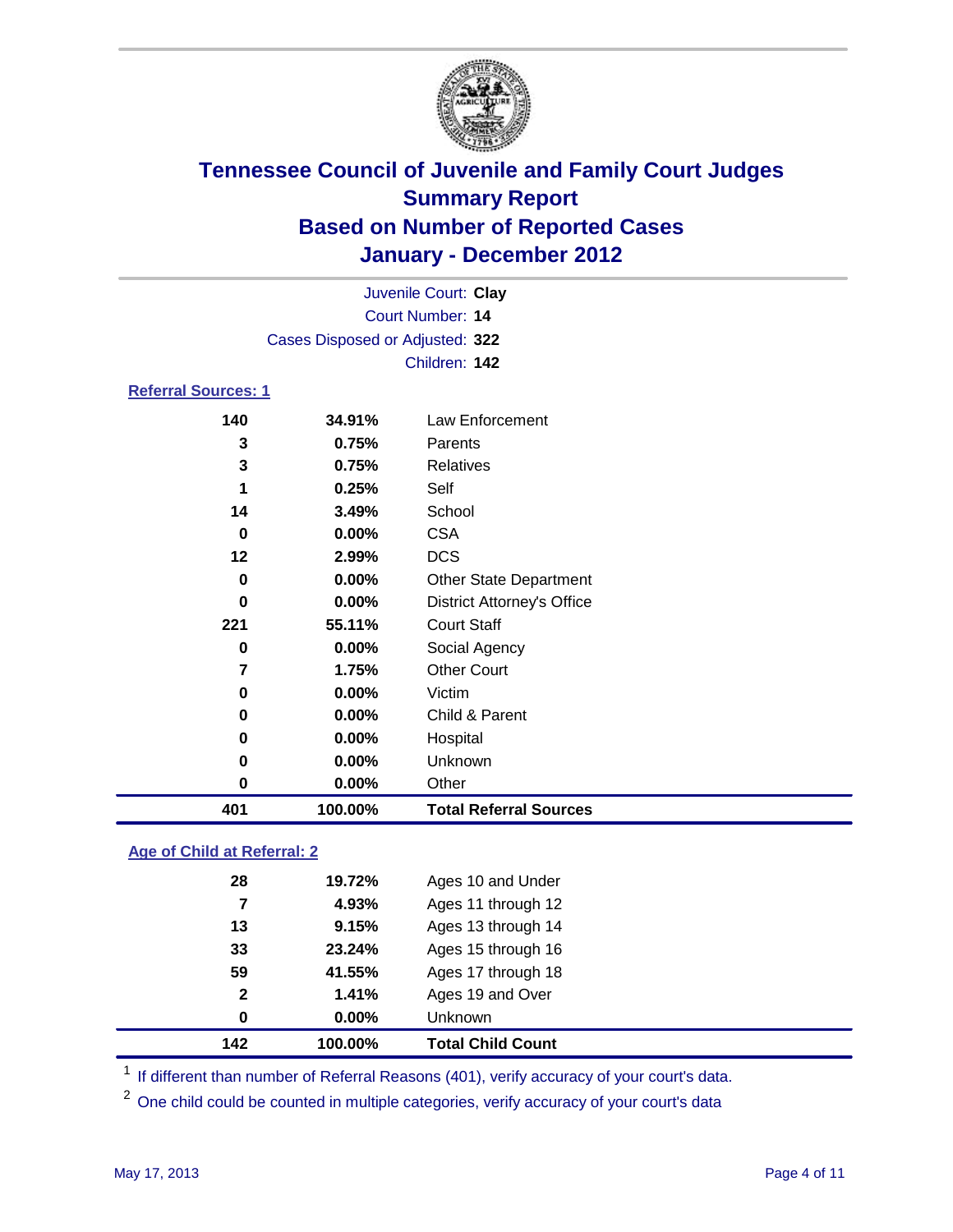

| Juvenile Court: Clay                    |                                 |                          |  |  |  |
|-----------------------------------------|---------------------------------|--------------------------|--|--|--|
|                                         | Court Number: 14                |                          |  |  |  |
|                                         | Cases Disposed or Adjusted: 322 |                          |  |  |  |
|                                         |                                 | Children: 142            |  |  |  |
| Sex of Child: 1                         |                                 |                          |  |  |  |
| 88                                      | 61.97%                          | Male                     |  |  |  |
| 54                                      | 38.03%                          | Female                   |  |  |  |
| $\mathbf 0$                             | 0.00%                           | Unknown                  |  |  |  |
| 142                                     | 100.00%                         | <b>Total Child Count</b> |  |  |  |
| Race of Child: 1                        |                                 |                          |  |  |  |
| 125                                     | 88.03%                          | White                    |  |  |  |
| $\overline{7}$                          | 4.93%                           | African American         |  |  |  |
| 1                                       | 0.70%                           | Native American          |  |  |  |
| $\mathbf 0$                             | 0.00%                           | Asian                    |  |  |  |
| 6                                       | 4.23%                           | Mixed                    |  |  |  |
| 3                                       | 2.11%                           | Unknown                  |  |  |  |
| 142                                     | 100.00%                         | <b>Total Child Count</b> |  |  |  |
| <b>Hispanic Origin: 1</b>               |                                 |                          |  |  |  |
| 1                                       | 0.70%                           | Yes                      |  |  |  |
| 140                                     | 98.59%                          | No                       |  |  |  |
| 1                                       | 0.70%                           | Unknown                  |  |  |  |
| 142                                     | 100.00%                         | <b>Total Child Count</b> |  |  |  |
| <b>School Enrollment of Children: 1</b> |                                 |                          |  |  |  |
| 105                                     | 73.94%                          | Yes                      |  |  |  |
| 18                                      | 12.68%                          | <b>No</b>                |  |  |  |
| 19                                      | 13.38%                          | Unknown                  |  |  |  |
| 142                                     | 100.00%                         | <b>Total Child Count</b> |  |  |  |

One child could be counted in multiple categories, verify accuracy of your court's data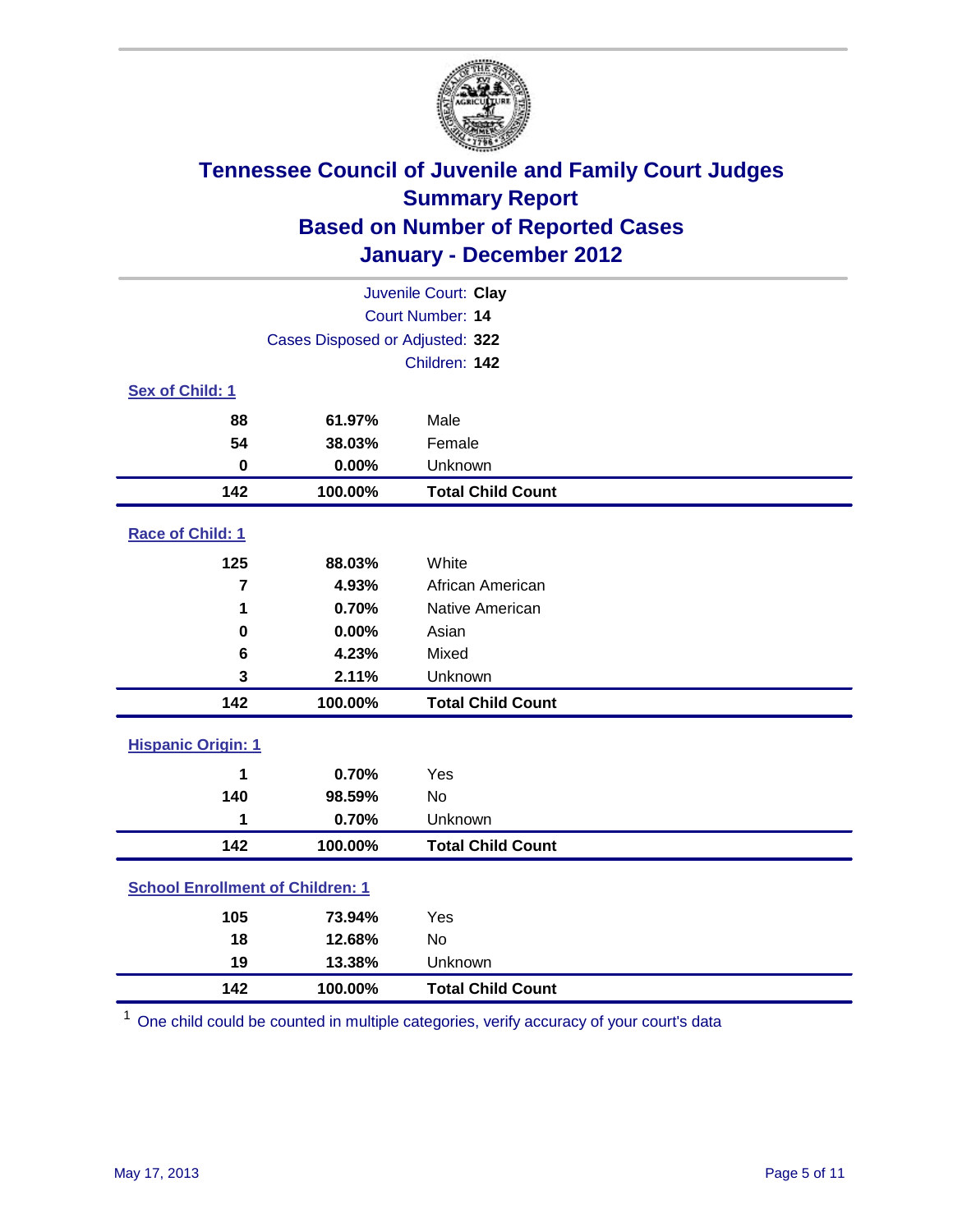

| Juvenile Court: Clay                        |
|---------------------------------------------|
| Court Number: 14                            |
| Cases Disposed or Adjusted: 322             |
| Children: 142                               |
| a Aggananan at Child at Time of Defensel. 4 |

### **Living Arrangement of Child at Time of Referral: 1**

| 142          | 100.00%  | <b>Total Child Count</b>     |
|--------------|----------|------------------------------|
| 1            | 0.70%    | Other                        |
| 17           | 11.97%   | <b>Unknown</b>               |
| $\mathbf{2}$ | 1.41%    | Independent                  |
| 0            | $0.00\%$ | In an Institution            |
| 1            | 0.70%    | In a Residential Center      |
| 1            | 0.70%    | In a Group Home              |
| 10           | 7.04%    | With Foster Family           |
| 7            | 4.93%    | With Adoptive Parents        |
| 19           | 13.38%   | <b>With Relatives</b>        |
| 12           | 8.45%    | With Father                  |
| 23           | 16.20%   | With Mother                  |
| 9            | 6.34%    | With Mother and Stepfather   |
| $\mathbf{2}$ | 1.41%    | With Father and Stepmother   |
| 38           | 26.76%   | With Both Biological Parents |
|              |          |                              |

### **Type of Detention: 2**

| 322 | 100.00%  | <b>Total Detention Count</b> |  |
|-----|----------|------------------------------|--|
| 0   | $0.00\%$ | Other                        |  |
| 317 | 98.45%   | Does Not Apply               |  |
| 0   | $0.00\%$ | <b>Unknown</b>               |  |
| 0   | 0.00%    | <b>Psychiatric Hospital</b>  |  |
| 0   | 0.00%    | Jail - No Separation         |  |
| 1   | 0.31%    | Jail - Partial Separation    |  |
| 0   | $0.00\%$ | Jail - Complete Separation   |  |
| 4   | 1.24%    | Juvenile Detention Facility  |  |
| 0   | $0.00\%$ | Non-Secure Placement         |  |
|     |          |                              |  |

<sup>1</sup> One child could be counted in multiple categories, verify accuracy of your court's data

<sup>2</sup> If different than number of Cases (322) verify accuracy of your court's data.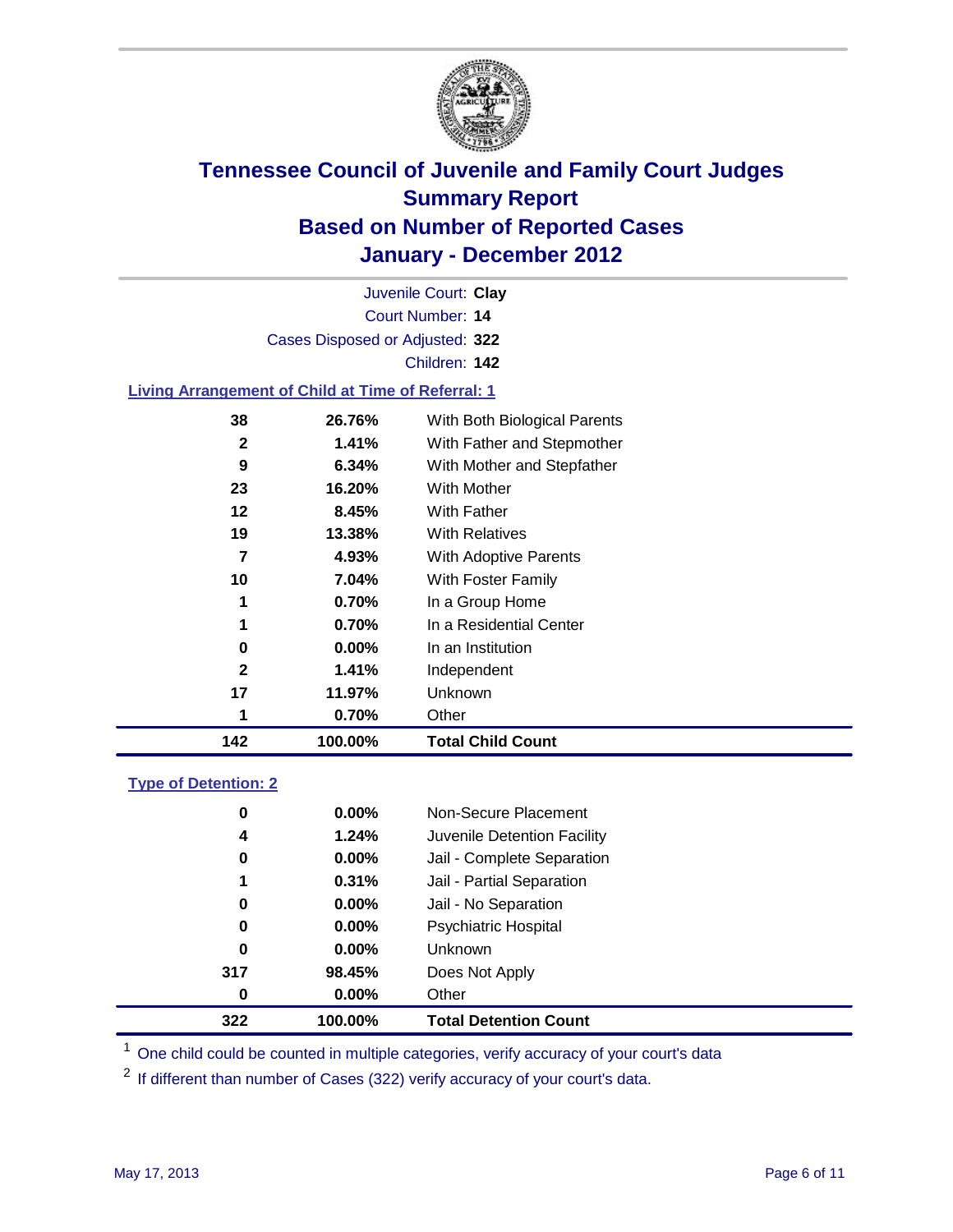

| Juvenile Court: Clay                               |                                 |                                      |  |  |  |  |
|----------------------------------------------------|---------------------------------|--------------------------------------|--|--|--|--|
|                                                    | Court Number: 14                |                                      |  |  |  |  |
|                                                    | Cases Disposed or Adjusted: 322 |                                      |  |  |  |  |
|                                                    |                                 | Children: 142                        |  |  |  |  |
| <b>Placement After Secure Detention Hearing: 1</b> |                                 |                                      |  |  |  |  |
| $\mathbf 2$                                        | 0.62%                           | Returned to Prior Living Arrangement |  |  |  |  |
| $\overline{\mathbf{2}}$                            | 0.62%                           | Juvenile Detention Facility          |  |  |  |  |
| 0                                                  | 0.00%                           | Jail                                 |  |  |  |  |
| 1                                                  | 0.31%                           | Shelter / Group Home                 |  |  |  |  |
| $\mathbf 0$                                        | 0.00%                           | <b>Foster Family Home</b>            |  |  |  |  |
| 0                                                  | 0.00%                           | Psychiatric Hospital                 |  |  |  |  |
| 0                                                  | 0.00%                           | Unknown                              |  |  |  |  |
| 317                                                | 98.45%                          | Does Not Apply                       |  |  |  |  |
| 0                                                  | 0.00%                           | Other                                |  |  |  |  |
| 322                                                | 100.00%                         | <b>Total Placement Count</b>         |  |  |  |  |
|                                                    |                                 |                                      |  |  |  |  |
| <b>Intake Actions: 2</b>                           |                                 |                                      |  |  |  |  |
| 53                                                 | 13.22%                          | <b>Petition Filed</b>                |  |  |  |  |
| $\bf{0}$                                           | 0.00%                           | <b>Motion Filed</b>                  |  |  |  |  |
| 115                                                | 28.68%                          | <b>Citation Processed</b>            |  |  |  |  |
| 0                                                  | 0.00%                           | Notification of Paternity Processed  |  |  |  |  |
| 227                                                | 56.61%                          | Scheduling of Judicial Review        |  |  |  |  |
| 1                                                  | 0.25%                           | Scheduling of Administrative Review  |  |  |  |  |
| 5                                                  | 1.25%                           | Scheduling of Foster Care Review     |  |  |  |  |
| $\bf{0}$                                           | 0.00%                           | Unknown                              |  |  |  |  |
| 0                                                  | 0.00%                           | Does Not Apply                       |  |  |  |  |
| $\pmb{0}$                                          | 0.00%                           | Other                                |  |  |  |  |
| 401                                                | 100.00%                         | <b>Total Intake Count</b>            |  |  |  |  |

<sup>1</sup> If different than number of Cases (322) verify accuracy of your court's data.

<sup>2</sup> If different than number of Referral Reasons (401), verify accuracy of your court's data.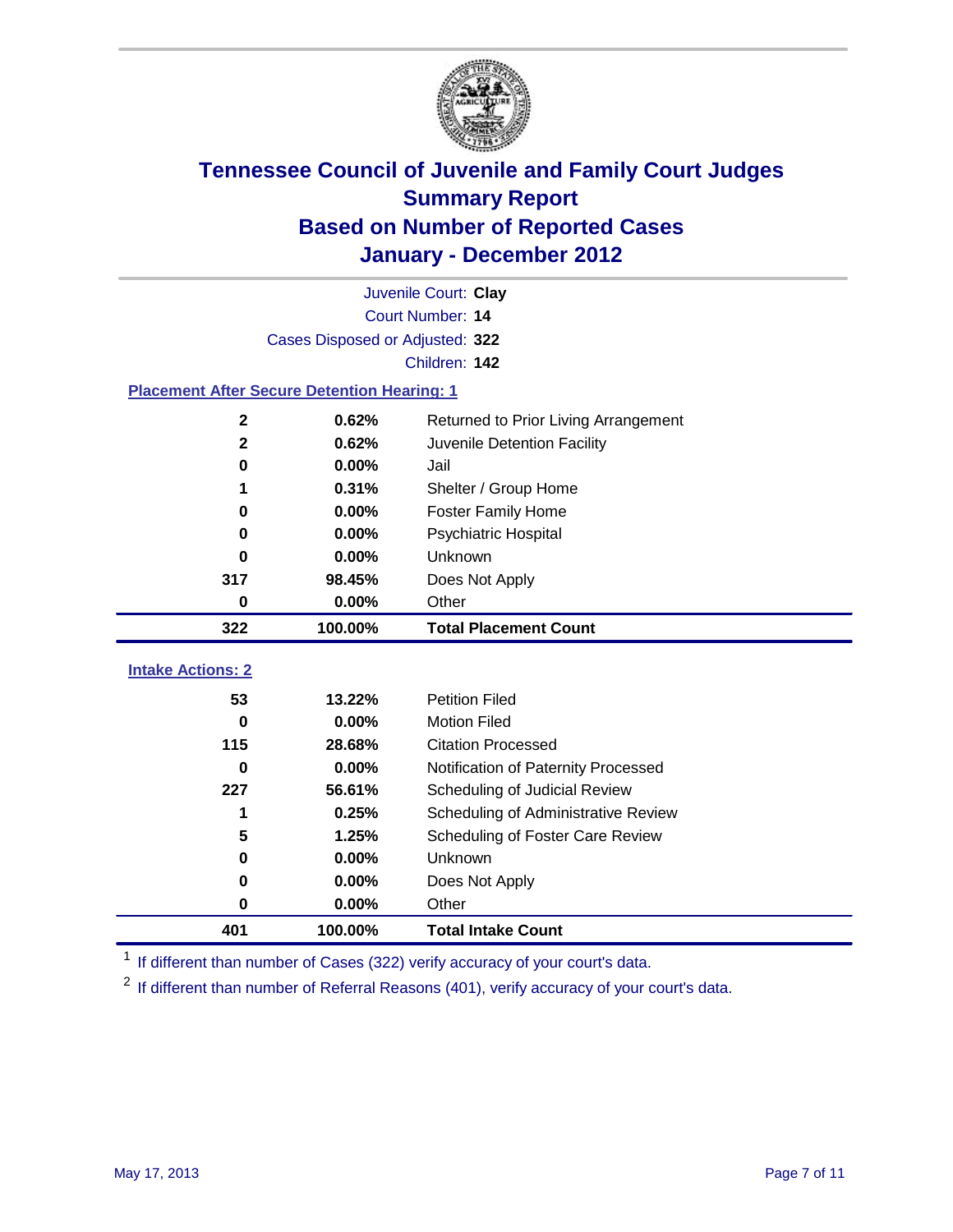

Court Number: **14** Juvenile Court: **Clay** Cases Disposed or Adjusted: **322** Children: **142**

### **Last Grade Completed by Child: 1**

| 0.00%  | Other                                      |
|--------|--------------------------------------------|
| 26.06% | Unknown                                    |
| 0.00%  | Never Attended School                      |
| 2.11%  | Graduated                                  |
| 0.70%  | <b>GED</b>                                 |
| 0.00%  | Non-Graded Special Ed                      |
| 0.70%  | 12th Grade                                 |
| 21.13% | 11th Grade                                 |
| 11.97% | 10th Grade                                 |
| 9.86%  | 9th Grade                                  |
| 2.11%  | 8th Grade                                  |
| 2.82%  | 7th Grade                                  |
| 2.11%  | 6th Grade                                  |
| 2.11%  | 5th Grade                                  |
| 0.70%  | 4th Grade                                  |
| 0.70%  | 3rd Grade                                  |
|        | 2nd Grade                                  |
|        | 1st Grade                                  |
|        | Kindergarten                               |
|        | Too Young for School<br>Preschool          |
|        | 10.56%<br>2.11%<br>0.70%<br>3.52%<br>0.00% |

### **Enrolled in Special Education: 1**

| 142 | 100.00%    | <b>Total Child Count</b> |
|-----|------------|--------------------------|
| 44  | 30.99%     | Unknown                  |
| 91  | 64.08%     | No                       |
|     | 4.93%<br>7 | Yes                      |
|     |            |                          |

One child could be counted in multiple categories, verify accuracy of your court's data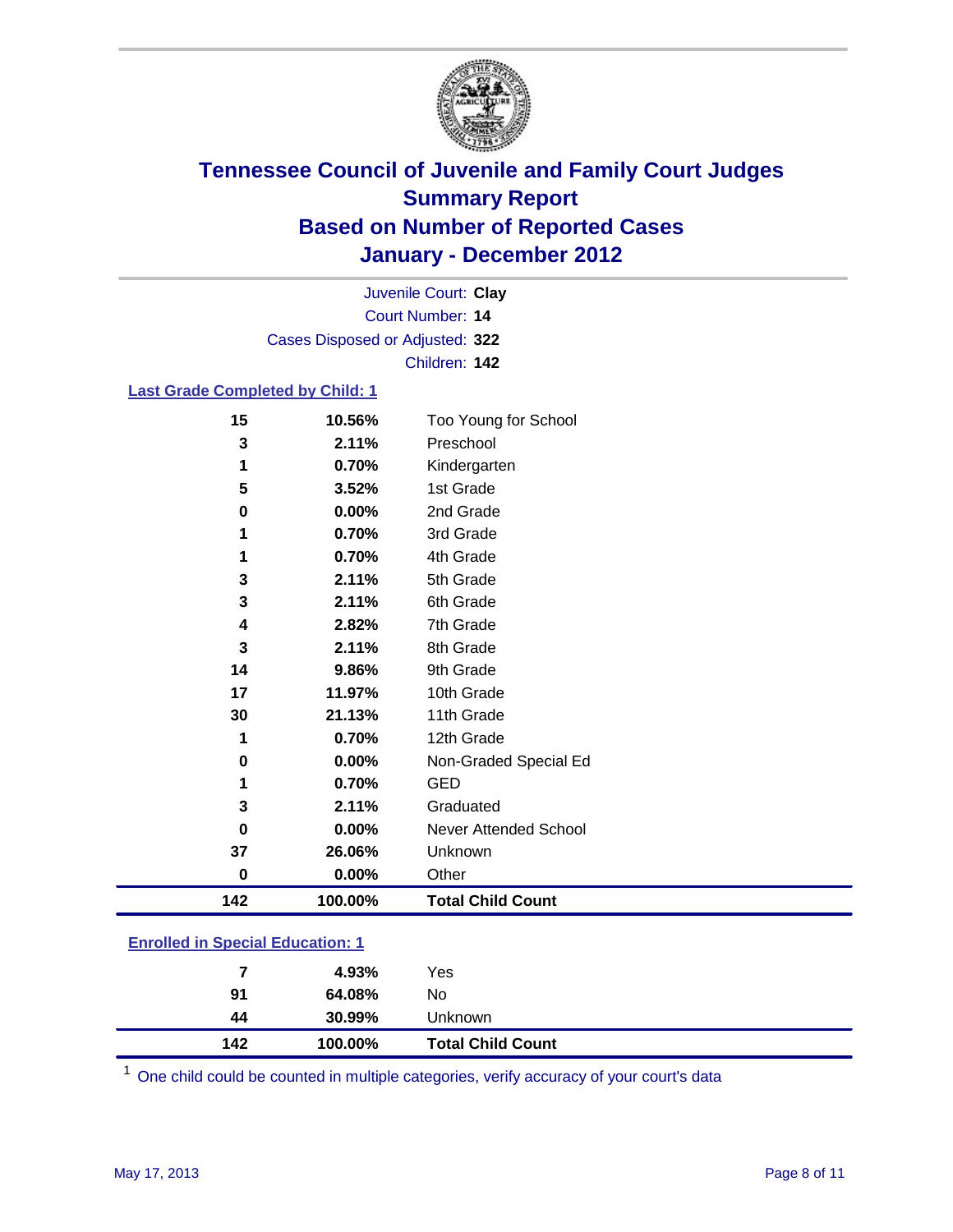

|                              |                                 | Juvenile Court: Clay      |  |
|------------------------------|---------------------------------|---------------------------|--|
|                              | <b>Court Number: 14</b>         |                           |  |
|                              | Cases Disposed or Adjusted: 322 |                           |  |
|                              |                                 | Children: 142             |  |
| <b>Action Executed By: 1</b> |                                 |                           |  |
| 375                          | 93.52%                          | Judge                     |  |
| 21                           | 5.24%                           | Magistrate                |  |
| 5                            | 1.25%                           | <b>YSO</b>                |  |
| 0                            | $0.00\%$                        | Other                     |  |
| 0                            | $0.00\%$                        | Unknown                   |  |
| 401                          | 100.00%                         | <b>Total Action Count</b> |  |

### **Formal / Informal Actions: 1**

| 50  | 12.47%   | Dismissed                                        |
|-----|----------|--------------------------------------------------|
| 4   | 1.00%    | Retired / Nolle Prosequi                         |
| 20  | 4.99%    | <b>Complaint Substantiated Delinquent</b>        |
| 48  | 11.97%   | <b>Complaint Substantiated Status Offender</b>   |
| 4   | 1.00%    | <b>Complaint Substantiated Dependent/Neglect</b> |
| 0   | $0.00\%$ | <b>Complaint Substantiated Abused</b>            |
| 0   | $0.00\%$ | <b>Complaint Substantiated Mentally III</b>      |
| 0   | $0.00\%$ | Informal Adjustment                              |
| 11  | 2.74%    | <b>Pretrial Diversion</b>                        |
| 0   | $0.00\%$ | <b>Transfer to Adult Court Hearing</b>           |
| 0   | $0.00\%$ | Charges Cleared by Transfer to Adult Court       |
| 4   | 1.00%    | Special Proceeding                               |
| 62  | 15.46%   | <b>Review Concluded</b>                          |
| 198 | 49.38%   | Case Held Open                                   |
| 0   | $0.00\%$ | Other                                            |
| 0   | $0.00\%$ | Unknown                                          |
| 401 | 100.00%  | <b>Total Action Count</b>                        |

<sup>1</sup> If different than number of Referral Reasons (401), verify accuracy of your court's data.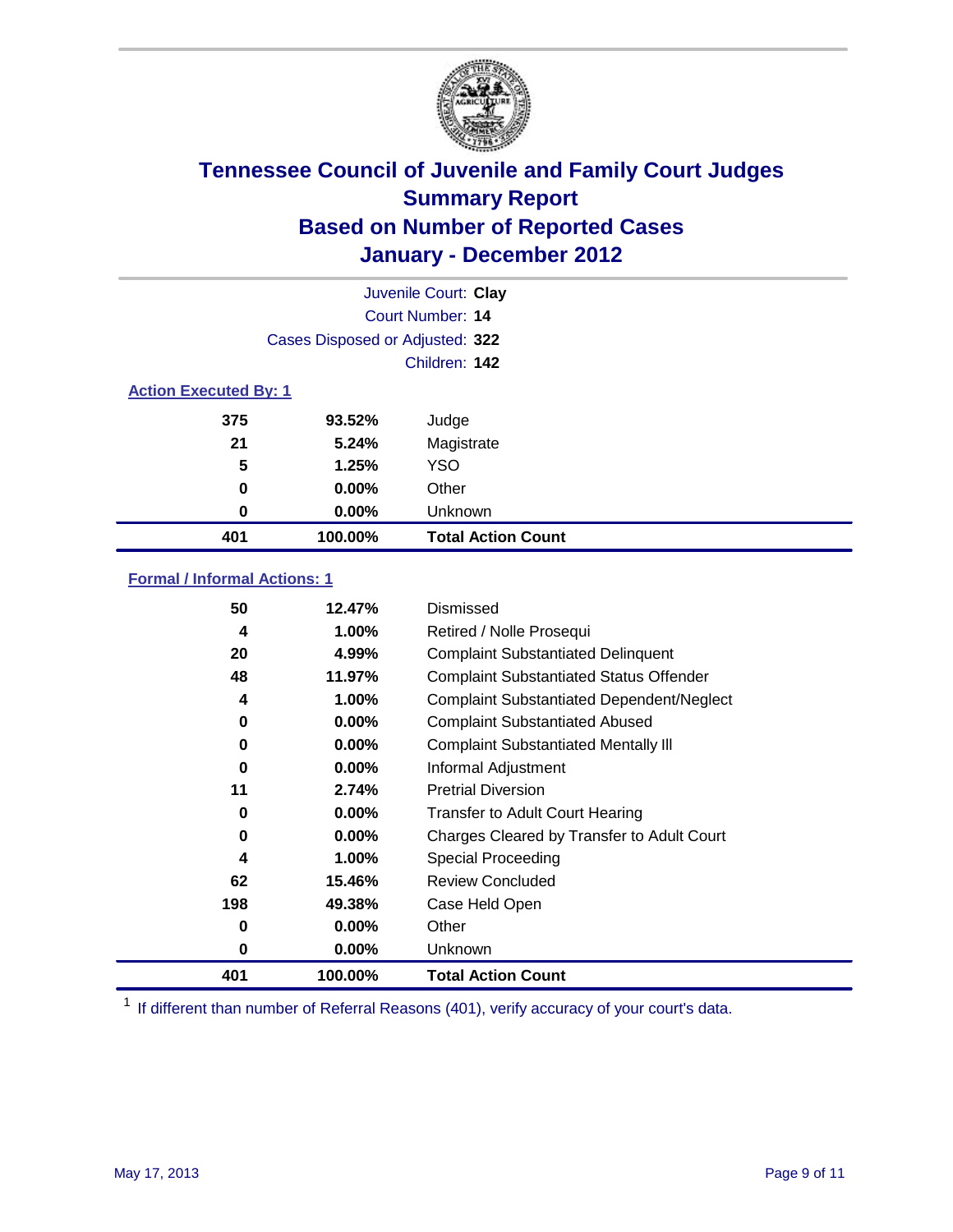

|                       |                                 | Juvenile Court: Clay                                  |
|-----------------------|---------------------------------|-------------------------------------------------------|
|                       |                                 | Court Number: 14                                      |
|                       | Cases Disposed or Adjusted: 322 |                                                       |
|                       |                                 | Children: 142                                         |
| <b>Case Outcomes:</b> |                                 | There can be multiple outcomes for one child or case. |
| 71                    | 16.28%                          | <b>Case Dismissed</b>                                 |
| 12                    | 2.75%                           | Case Retired or Nolle Prosequi                        |
| 0                     | 0.00%                           | Warned / Counseled                                    |
| 195                   | 44.72%                          | Held Open For Review                                  |
| 5                     | 1.15%                           | Supervision / Probation to Juvenile Court             |
| 11                    | 2.52%                           | <b>Probation to Parents</b>                           |
| 0                     | 0.00%                           | Referral to Another Entity for Supervision / Service  |
| 1                     | 0.23%                           | Referred for Mental Health Counseling                 |
| 7                     | 1.61%                           | Referred for Alcohol and Drug Counseling              |
| 0                     | 0.00%                           | <b>Referred to Alternative School</b>                 |
| 0                     | 0.00%                           | Referred to Private Child Agency                      |
| 20                    | 4.59%                           | Referred to Defensive Driving School                  |
| 0                     | 0.00%                           | Referred to Alcohol Safety School                     |
| 0                     | 0.00%                           | Referred to Juvenile Court Education-Based Program    |
| 1                     | 0.23%                           | Driver's License Held Informally                      |
| 0                     | 0.00%                           | <b>Voluntary Placement with DMHMR</b>                 |
| 0                     | 0.00%                           | <b>Private Mental Health Placement</b>                |
| 0                     | 0.00%                           | <b>Private MR Placement</b>                           |
| 0                     | 0.00%                           | Placement with City/County Agency/Facility            |
| 1                     | 0.23%                           | Placement with Relative / Other Individual            |
| 33                    | 7.57%                           | Fine                                                  |
| 9                     | 2.06%                           | <b>Public Service</b>                                 |
| 3                     | 0.69%                           | Restitution                                           |
| 0                     | 0.00%                           | <b>Runaway Returned</b>                               |
| 5                     | 1.15%                           | No Contact Order                                      |
| 0                     | 0.00%                           | Injunction Other than No Contact Order                |
| 0                     | 0.00%                           | <b>House Arrest</b>                                   |
| 4                     | 0.92%                           | <b>Court Defined Curfew</b>                           |
| 0                     | 0.00%                           | Dismissed from Informal Adjustment                    |
| 0                     | 0.00%                           | <b>Dismissed from Pretrial Diversion</b>              |
| 6                     | 1.38%                           | Released from Probation                               |
| 0                     | 0.00%                           | <b>Transferred to Adult Court</b>                     |
| 0                     | $0.00\%$                        | <b>DMHMR Involuntary Commitment</b>                   |